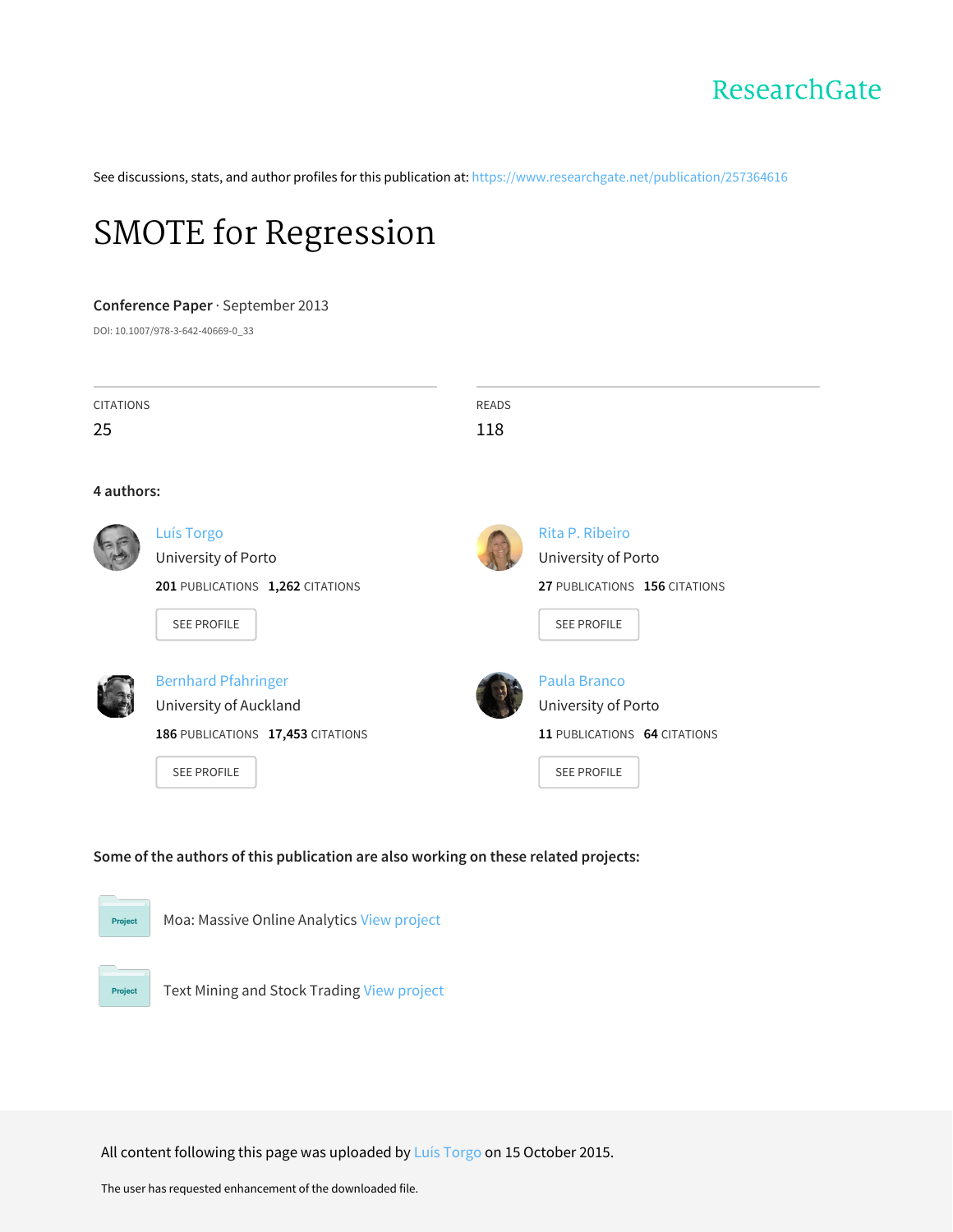## SMOTE for Regression

Luís Torgo<sup>1,2</sup>, Rita P. Ribeiro<sup>1,2</sup>, Bernhard Pfahringer<sup>3</sup>, and Paula Branco<sup>1,2</sup>

 $^1\,$  LIAAD - INESC TEC

 $^2$  DCC - Faculdade de Ciências - Universidade do Porto <sup>3</sup> Department of Computer Science - University of Waikato {ltorgo,rpribeiro}@dcc.fc.up.pt, bernhard@cs.waikato.ac.nz, paobranco@gmail.com

Abstract. Several real world prediction problems involve forecasting rare values of a target variable. When this variable is nominal we have a problem of class imbalance that was already studied thoroughly within machine learning. For regression tasks, where the target variable is continuous, few works exist addressing this type of problem. Still, important application areas involve forecasting rare extreme values of a continuous target variable. This paper describes a contribution to this type of tasks. Namely, we propose to address such tasks by sampling approaches. These approaches change the distribution of the given training data set to decrease the problem of imbalance between the rare target cases and the most frequent ones. We present a modification of the well-known SMOTE algorithm that allows its use on these regression tasks. In an extensive set of experiments we provide empirical evidence for the superiority of our proposals for these particular regression tasks. The proposed SmoteR method can be used with any existing regression algorithm turning it into a general tool for addressing problems of forecasting rare extreme values of a continuous target variable.

## 1 Introduction

Forecasting rare extreme values of a continuous variable is very relevant for several real world domains (e.g. finance, ecology, meteorology, etc.). This problem can be seen as equivalent to classification problems with imbalanced class distributions which have been studied for a long time within machine learning (e.g. [1– 4]). The main difference is the fact that we have a target numeric variable, i.e. a regression task. This type of problem is particularly difficult because: i) there are few examples with the rare target values; ii) the errors of the learned models are not equally relevant because the user's main goal is predictive accuracy on the rare values; and iii) standard prediction error metrics are not adequate to measure the quality of the models given the preference bias of the user.

The existing approaches for the classification scenario can be cast into 3 main groups [5, 6]: i) change the evaluation metrics to better capture the application bias; ii) change the learning systems to bias their optimization process to the goals of these domains; and iii) sampling approaches that manipulate the training data distribution so as to allow the use of standard learning systems.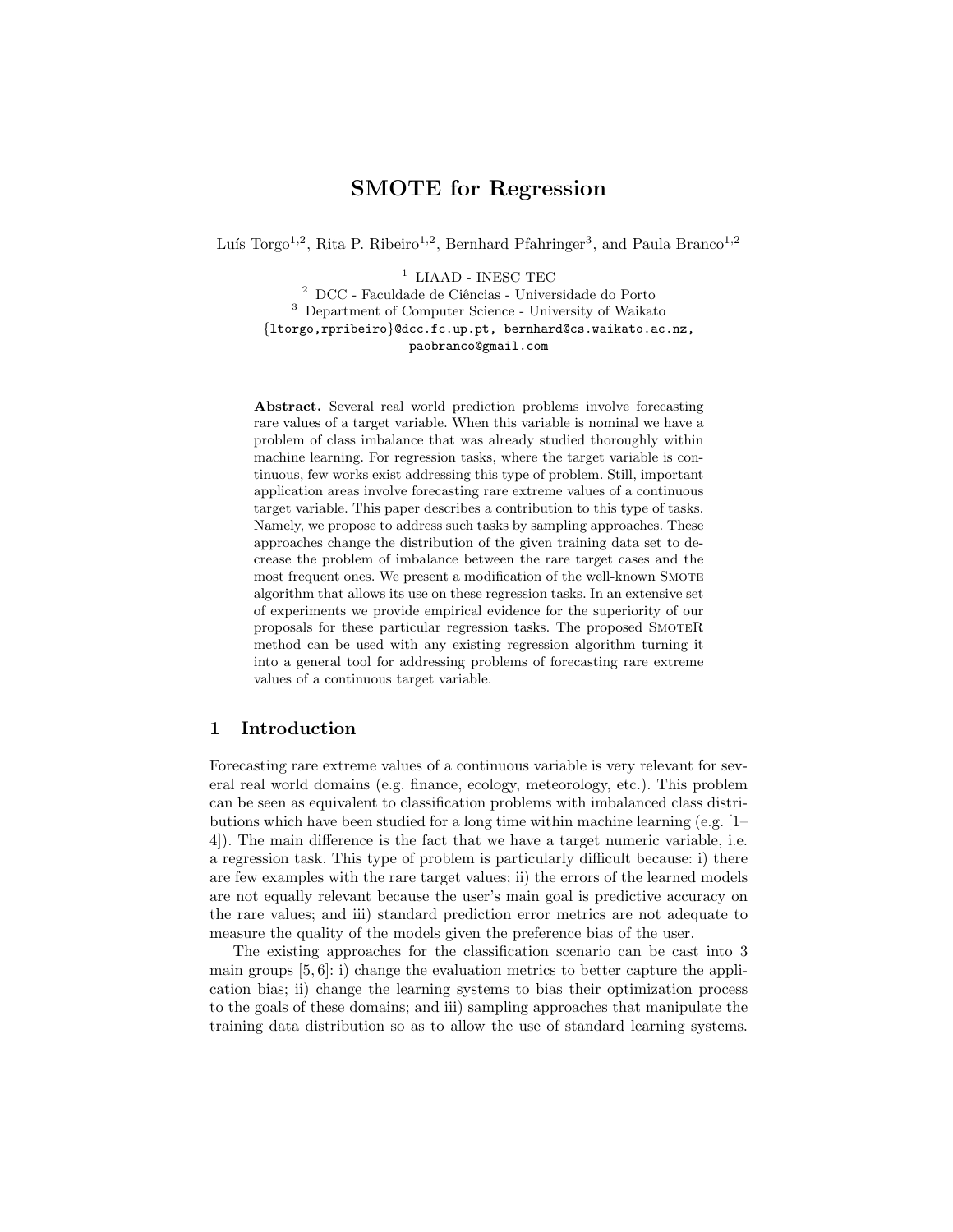All these three approaches were extensively explored within the classification scenario (e.g.  $[7, 8]$ ). Research work within the regression setting is much more limited. Torgo and Ribeiro [9] and Ribeiro [10] proposed a set of specific metrics for regression tasks with non-uniform costs and benefits. Ribeiro [10] described system UBARULES that was specifically designed to address this type of problem. Still, to the best of our knowledge, no one has tried sampling approaches on this type of regression tasks. Nevertheless, sampling strategies have a clear advantage over the other alternatives - they allow the use of the many existing regression tools on this type of tasks without any need to change them. The main goal of this paper is to explore this alternative within a regression context. We describe two possible methods: i) using an under-sampling strategy; and ii) using a SMOTE-like approach.

The main contributions of this work are: i) presenting a first attempt at addressing rare extreme values prediction using standard regression tools through sampling approaches; and ii) adapting the well-known and successful SMOTE [8] algorithm for regression tasks. The results of the empirical evaluation of our contributions provide clear evidence on the validity of these approaches for the task of predicting rare extreme values of a numeric target variable. The significance of our contributions results from the fact that they allow the use of any existing regression tool on these important tasks by simply manipulating the available data set using our supplied code.

## 2 Problem Formulation

Predicting rare extreme values of a continuous variable is a particular class of regression problems. In this context, given a training sample of the problem,  $D = {\mathbf{x}, y}$ , our goal is to obtain a model that approximates the unknown regression function  $y = f(x)$ . The particularity of our target tasks is that the goal is the predictive accuracy on a particular subset of the domain of the target variable Y - the rare and extreme values. As mentioned before, this is similar to classification problems with extremely unbalanced classes. As in these problems, the user goal is the performance of the models on a sub-range of the target variable values that is very infrequent. In this context, standard regression metrics (e.g. mean squared error) suffer from the same problems as error rate (or accuracy) on imbalanced classification tasks - they do not focus on the rare cases performance. In classification the solution usually revolves around the use of the precision/recall evaluation framework [11]. Precision provides an indication on how accurate are the predictions of rare cases made by the model. Recall tells us how frequently the rare situations were signalled as such by the model. Both are important properties that frequently require some form of trade-off. How can we get similar evaluation for the numeric prediction of rare extreme values? On one hand we want that when our models predict an extreme value they are accurate (high precision), on the other hand we want our models to make extreme value predictions for the cases where the true value is an extreme (high recall). Assuming the user gives us information on what is considered an extreme for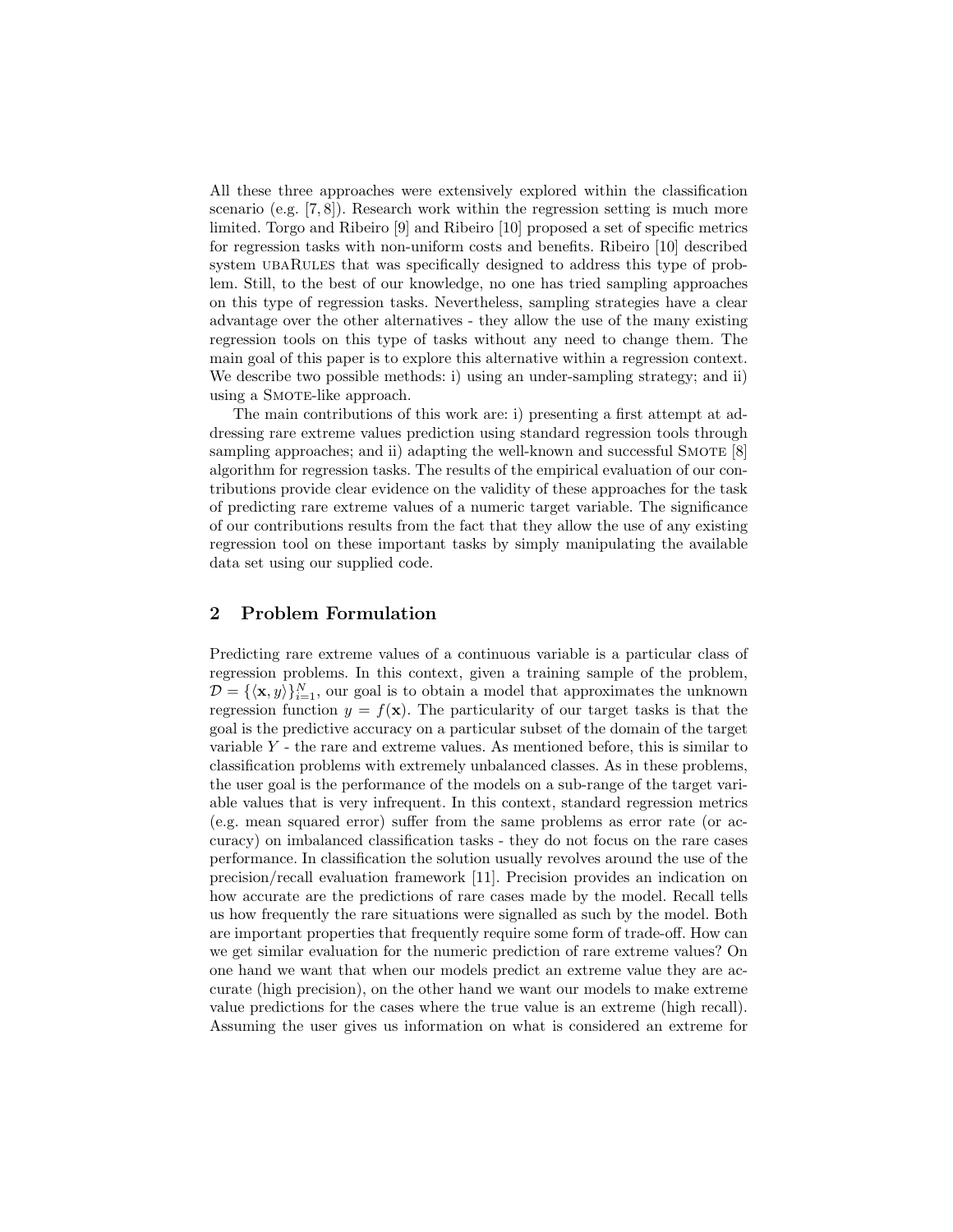the domain at hand (e.g.  $Y < k_1$  is an extreme low, and  $Y > k_2$  is an extreme high), we could transform this into a classification problem and calculate the precision and recall of our models for each type of extreme. However, this would ignore the notion of numeric precision. Two predicted values very distant from each other, as long as being both extremes (above or below the given thresholds) would count as equally valuable predictions. This is clearly counter-intuitive on regression problems such as our tasks. A solution to this problem was described by Torgo and Ribeiro [9] and Ribeiro [10] that have presented a formulation of precision and recall for regression tasks that also considers the issue of numeric accuracy. We will use this framework to compare and evaluate our proposals for this type of tasks. For completeness, we will now briefly describe the framework proposed by Ribeiro [10] that will be used in the experimental evaluation of our proposal<sup>4</sup>.

#### 2.1 Utility-based Regression

The precision/recall evaluation framework we will use is based on the concept of utility-based regression [10, 12]. At the core of utility-based regression is the notion of relevance of the target variable values and the assumption that this relevance is not uniform across the domain of this variable. This notion is motivated by the fact that contrary to standard regression, in some domains not all the values are equally important/relevant. In utility-based regression the usefulness of a prediction is a function of both the numeric error of the prediction (given by some loss function  $L(\hat{y}, y)$ ) and the relevance (importance) of both the predicted  $\hat{y}$  and true y values. Relevance is the crucial property that expresses the domain-specific biases concerning the different importance of the values. It is defined as a continuous function  $\phi(Y): \mathcal{Y} \to [0, 1]$  that maps the target variable domain  $\mathcal Y$  into a [0, 1] scale of relevance, where 0 represents the minimum and 1 represents the maximum relevance.

Being a domain-specific function, it is the user responsibility to specify the relevance function. However, Ribeiro [10] describes some specific methods of obtaining automatically these functions when the goal is to be accurate at rare extreme values, which is the case for our applications. The methods are based on the simple observation that for these applications the notion of relevance is inversely proportional to the target variable probability density function. We have used these methods to obtain the relevance functions for the data sets used in the experiments section.

The utility of a model prediction is related to the question on whether it has led to the identification of the correct type of extreme and if the prediction was precise enough in numeric terms. Thus to calculate the utility of a prediction it is necessary consider two aspects: (i) does it identify the correct type of extreme? (ii) what is the numeric accuracy of the prediction (i.e.  $L(\hat{y}, y)$ )? This latter issue is important because it allows for coping with different "degrees" of actions

<sup>4</sup> Full details can be obtained at Ribeiro [10]. The code used in our experiments is available at http://www.dcc.fc.up.pt/~rpribeiro/uba/.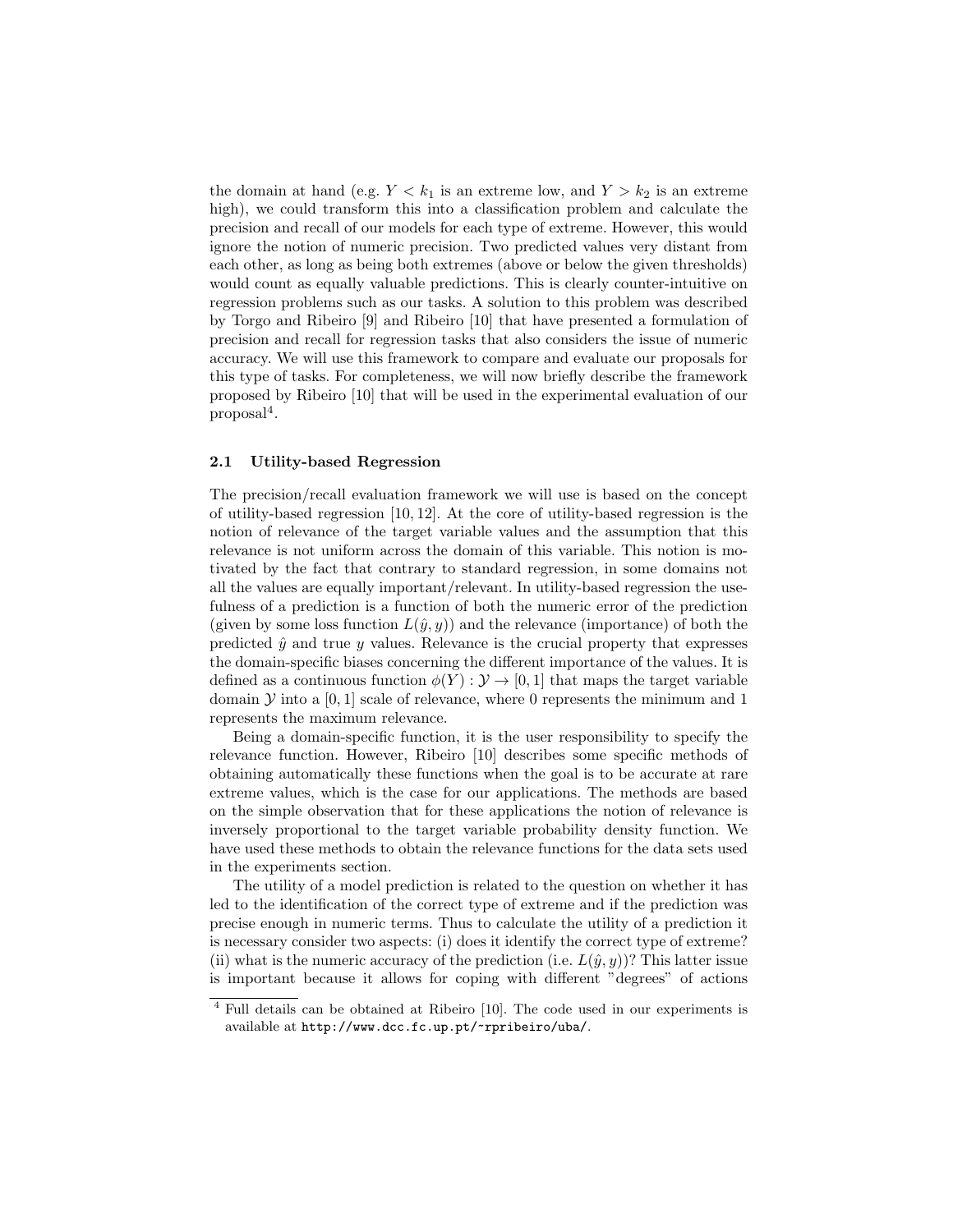as a result of the model predictions. For instance, in the context of financial trading an agent may use a decision rule that implies buying an asset if the predicted return is above a certain threshold. However, this same agent may invest different amounts depending on the predicted return, and thus the need for precise numeric forecasts of the returns on top of the correct identification of the type of extreme. This numeric precision, together with the fact that we may have more than one type of extreme (i.e. more than one "positive" class) are the key distinguishing features of this framework when compared to pure classification approaches, and are also the main reasons why it does not make sense to map our problems to classification tasks.

The concrete utility score of a prediction, in accordance with the original framework of utility-based learning (e.g. [2, 3]), results from the net balance between its benefits and costs (i.e. negative benefits). A prediction should be considered beneficial only if it leads to the identification of the correct type of extreme. However, the reward should also increase with the numeric accuracy of the prediction and should be dependent on the relevance of the true value. In this context, Ribeiro [10] has defined the notions of benefits and costs of numeric predictions, and proposed the following definition of the utility of the predictions of a regression model,

$$
U_{\phi}^{p}(\hat{y}, y) = B_{\phi}(\hat{y}, y) - C_{\phi}^{p}(\hat{y}, y)
$$
  
=  $\phi(y) \cdot (1 - \Gamma_{B}(\hat{y}, y)) - \phi^{p}(\hat{y}, y) \cdot \Gamma_{C}(\hat{y}, y)$  (1)

where  $B_{\phi}(\hat{y}, y), C_{\phi}^{p}(\hat{y}, y), \Gamma_{B}(\hat{y}, y)$  and  $\Gamma_{C}(\hat{y}, y)$  are functions related to the notions of costs and benefits of predictions that are defined in Ribeiro [10].

#### 2.2 Precision and Recall for Regression

Precision and recall are two of the most commonly used metrics to estimate the performance of models in highly skewed domains [11] such as our target domains. The main advantage of these statistics is that they are focused on the performance on the target events, disregarding the remaining cases. In imbalanced classification problems, the target events are cases belonging to the minority (positive) class. Informally, precision measures the proportion of events signalled by the model that are real events, while recall measures the proportion of events occurring in the domain that are captured by the model.

The notions of precision and recall were adapted to regression problems with non-uniform relevance of the target values by Torgo and Ribeiro [9] and Ribeiro [10]. In this paper we will use the framework proposed by these authors to evaluate and compare our sampling approaches. We will now briefly present the main details of this formulation<sup>5</sup>.

Precision and recall are usually defined as ratios between the correctly identified events (usually known as true positives within classification), and either the signalled events (for precision), or the true events (for recall). Ribeiro [10] defines the notion of event using the concept of utility. In this context, the ratios

 $\frac{5}{5}$  Full details can be obtained in Chapter 4 of Ribeiro [10].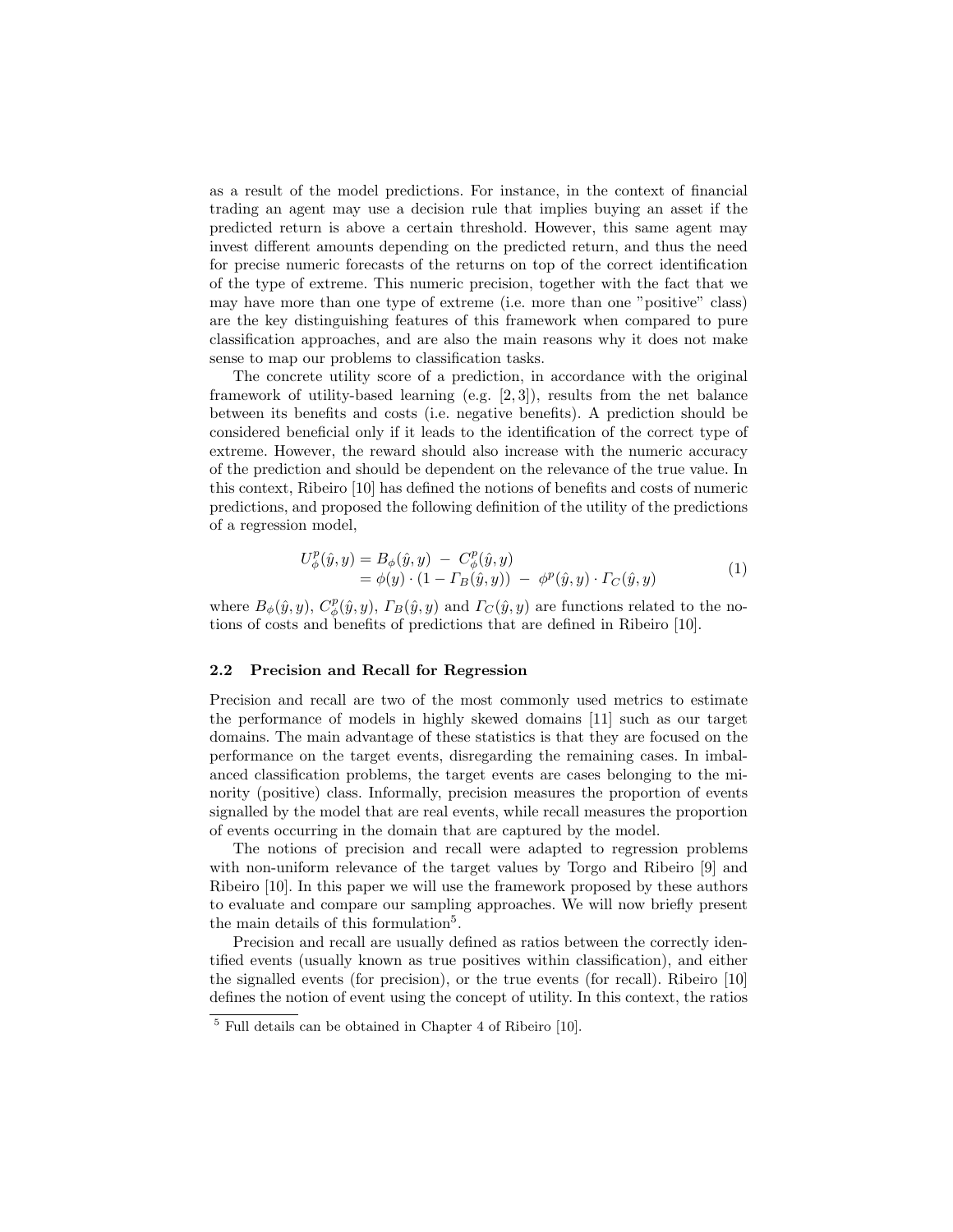of the two metrics are also defined as functions of utility, finally leading to the following definitions of precision and recall for regression,

$$
recall = \frac{\sum_{i:\hat{z}_i=1, z_i=1} (1 + u_i)}{\sum_{i: z_i=1} (1 + \phi(y_i))}
$$
(2)

and

$$
precision = \frac{\sum_{i:\hat{z}_i=1, z_i=1} (1 + u_i)}{\sum_{i:\hat{z}_i=1, z_i=1} (1 + \phi(y_i)) + \sum_{i:\hat{z}_i=1, z_i=0} (2 - p(1 - \phi(y_i)))}
$$
(3)

where  $p$  is a weight differentiating the types of errors, while  $\hat{z}$  and  $z$  are binary properties associated with being in the presence of a rare extreme case.

In the experimental evaluation of our sampling approaches we have used as main evaluation metric the F-measure that can be calculated with the values of precision and recall,

$$
F = \frac{(\beta^2 + 1) \cdot precision \cdot recall}{\beta^2 \cdot precision + recall}
$$
 (4)

where  $\beta$  is a parameter weighing the importance given to precision and recall (we have used  $\beta = 1$ , which means equal importance to both factors).

## 3 Sampling Approaches

The basic motivation for sampling approaches is the assumption that the imbalanced distribution of the given training sample will bias the learning systems towards solutions that are not in accordance with the user's preference goal. This occurs because the goal is predictive accuracy on the data that is least represented in the sample. Most existing learning systems work by searching the space of possible models with the goal of optimizing some criteria. These criteria are usually related to some form of average performance. These metrics will tend to reflect the performance on the most common cases, which are not the goal of the user. In this context, the goal of sampling approaches is to change the data distribution on the training sample so as to make the learners focus on cases that are of interest to the user. The change that is carried out has the goal of balancing the distribution of the least represented (but more important) cases with the more frequent observations.

Many sampling approaches exist within the imbalanced classification literature. To the best of our knowledge no attempt has been made to apply these strategies to the equivalent regression tasks - forecasting rare extreme values. In this section we describe the adaptation of two existing sampling approaches to these regression tasks.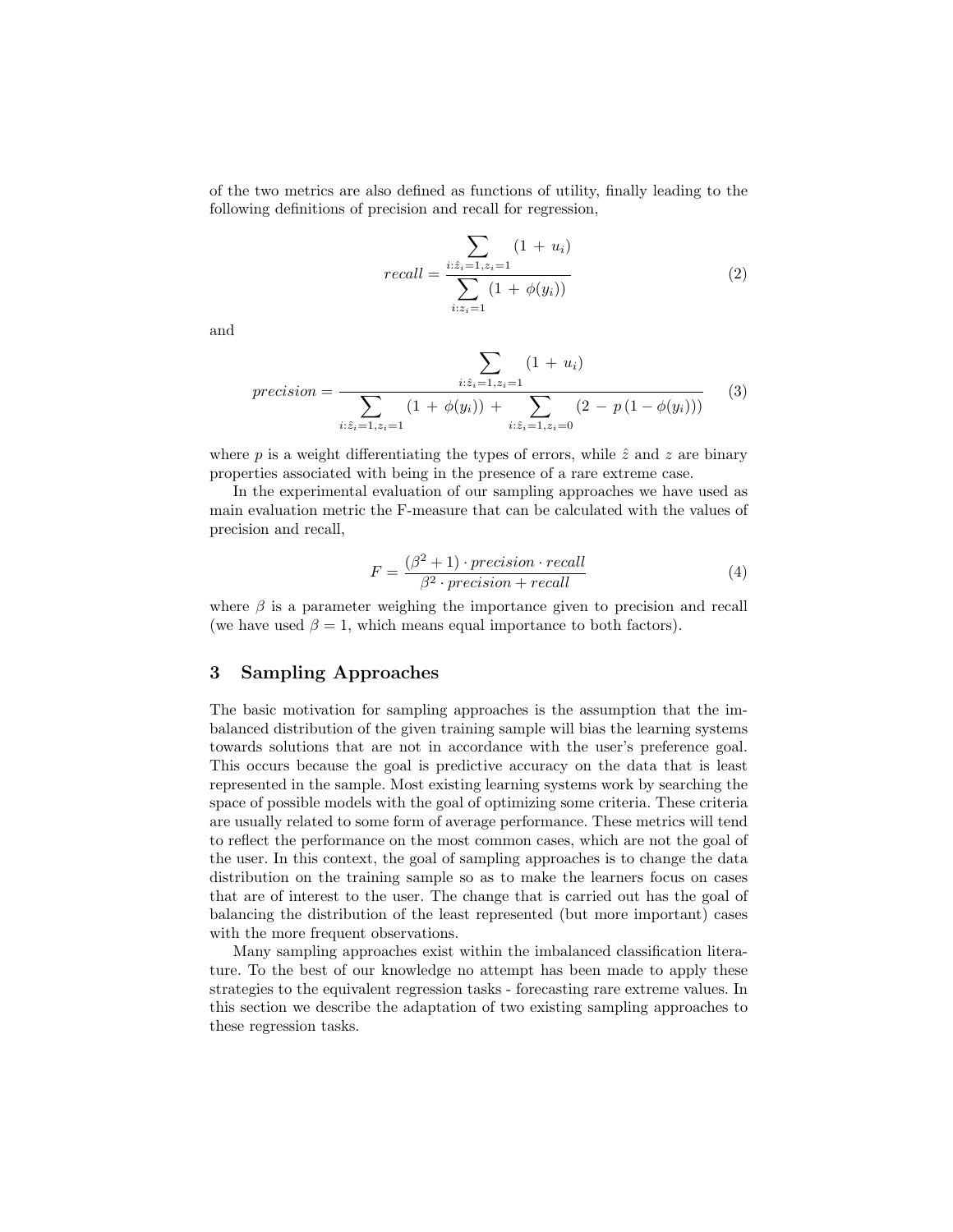#### 3.1 Under-sampling common values

The basic idea of under-sampling (e.g. [7]) is to decrease the number of observations with the most common target variable values with the goal of better balancing the ratio between these observations and the ones with the interesting target values that are less frequent. Within classification this consists on obtaining a random sample from the training cases with the frequent (and less interesting) class values. This sample is then joined with the observations with the rare target class value to form the final training set that is used by the selected learning algorithm. This means that the training sample resulting from this approach will be smaller than the original (imbalanced) data set.

In regression we have a continuous target variable. As mentioned in Section 2.1 the notion of relevance can be used to specify the values of a continuous target variable that are more important for the user. We can also use the relevance function values to determine which are the observations with the common and uninteresting values that should be under-sampled. Namely, we propose the strategy of under-sampling observations whose target value has a relevance less than a user-defined parameter. This threshold will define the set of observations that are relevant according to the user preference bias,  $\mathcal{D}_r = {\mathbf{x}, y \in \mathcal{D} : \phi(y) \geq t}$ , where t is the user-defined threshold on relevance. Under-sampling will be carried out on the remaining observations  $\mathcal{D}_i = \mathcal{D} \setminus \mathcal{D}_r$ .

Regards the amount of under-sampling that is to be carried out the strategy is the following. For each of the relevant observations in  $\mathcal{D}_r$  we will randomly select  $n_u$  cases from the "normal" observations in  $\mathcal{D}_i$ . The value of  $n_u$  is another user-defined parameter that will establish the desired ratio between "normal" and relevant observations. Too large values of  $n<sub>u</sub>$  will result in a new training data set that is still too unbalanced, but too small values may result in a training set that is too small, particularly if there are too few relevant observations.

#### 3.2 SMOTE for regression

Smote [8] is a sampling method to address classification problems with imbalanced class distribution. The key feature of this method is that it combines under-sampling of the frequent classes with over-sampling of the minority class. Chawla et. al. [8] show the advantages of this approach when compared to other alternative sampling techniques on several real world problems using several classification algorithms. The key contribution of our work is to propose a variant of Smote for addressing regression tasks where the key goal is to accurately predict rare extreme values, which we will name SMOTER .

The original Smote algorithm uses an over-sampling strategy that consists on generating "synthetic" cases with a rare target value. Chawla et. al. [8] propose an interpolation strategy to create these artificial examples. For each case from the set of observations with rare values  $(\mathcal{D}_r)$ , the strategy is to randomly select one of its k-nearest neighbours from this same set. With these two observations a new example is created whose attribute values are an interpolation of the values of the two original cases. Regards the target variable, as Smote is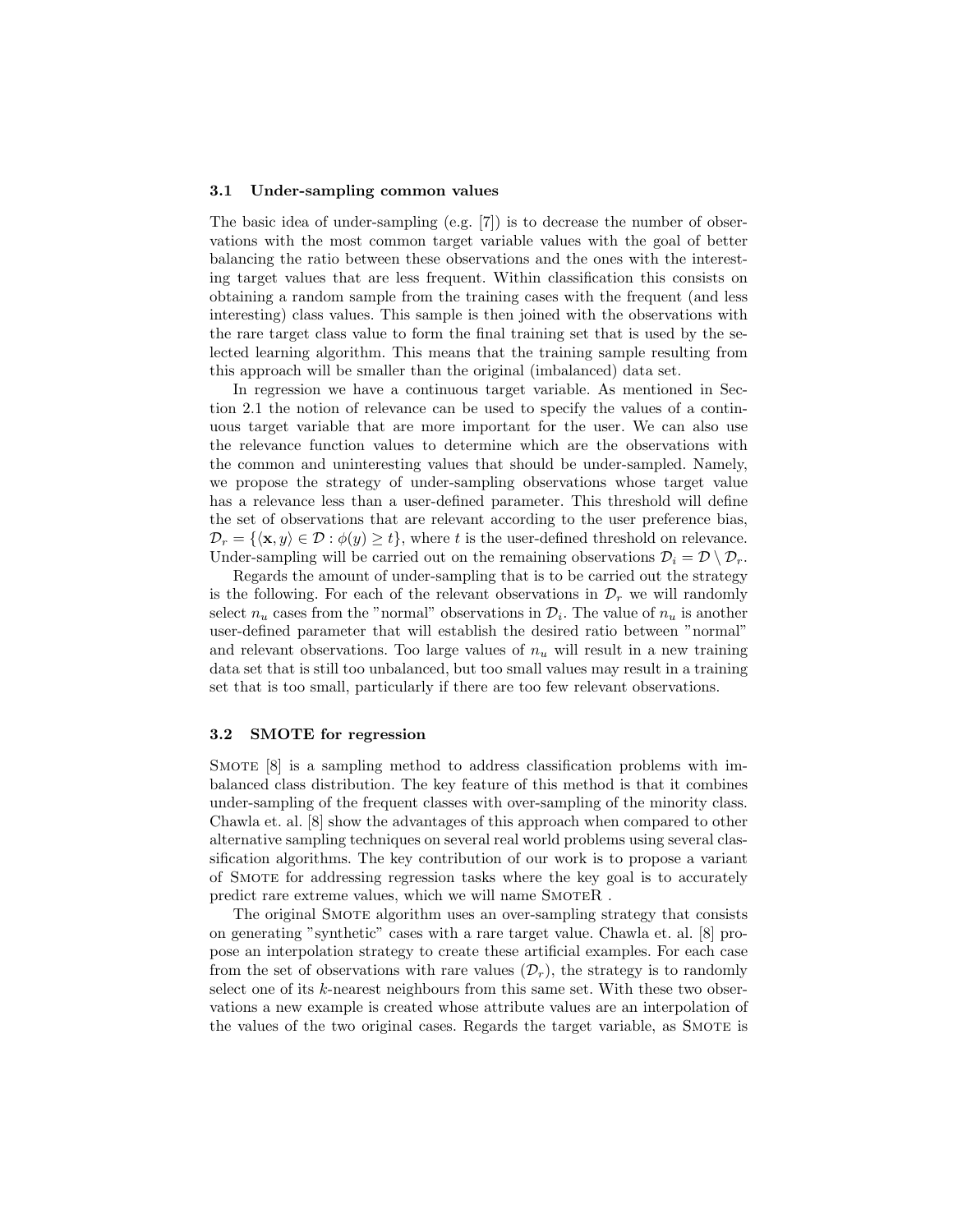applied to classification problems with a single class of interest, all cases in  $\mathcal{D}_r$ belong to this class and the same will happen to the synthetic cases.

There are three key components of the SMOTE algorithm that we need to address in order to adapt it for our target regression tasks: i) how to define which are the relevant observations and the "normal" cases; ii) how to create new synthetic examples (i.e. over-sampling); and iii) how to decide the target variable value of these new synthetic examples. Regards the first issue, the original algorithm is based on the information provided by the user concerning which class value is the target/rare class (usually known as the minority or positive class). In our problems we face a potentially infinite number of values of the target variable. Our proposal is based on the existence of a relevance function (c.f. Section 2.1) and on a user-specified threshold on the relevance values, that leads to the definition of the set  $\mathcal{D}_r$  (c.f. Section 3.1). Our algorithm will over-sample the observations in  $\mathcal{D}_r$  and under-sample the remaining cases  $(\mathcal{D}_i)$ , thus leading to a new training set with a more balanced distribution of the values. Regards the second key component, the generation of new cases, we use the same approach as in the original algorithm though we have introduced some small modifications for being able to handle both numeric and nominal attributes. Finally, the third key issue is to decide the target variable value of the generated observations. In the original algorithm this is a trivial question, because as all rare cases have the same class (the target minority class), the same will happen to the examples generated from this set. In our case the answer is not so trivial. The cases that are to be over-sampled do not have the same target variable value, although they do have a high relevance score  $(\phi(y))$ . This means that when a pair of examples is used to generate a new synthetic case, they will not have the same target variable value. Our proposal is to use a weighed average of the target variable values of the two seed examples. The weights are calculated as an inverse function of the distance of the generated case to each of the two seed examples.

|  |                                              | Algorithm 1 The main SMOTER algorithm. |
|--|----------------------------------------------|----------------------------------------|
|  | $\alpha$ is $\alpha$ in $\alpha$ if $\alpha$ |                                        |

function  $S\text{MOTER}(\mathcal{D}, t_E, o, u, k)$ // $\mathcal D$  - A data set  $// t_E$  - The threshold for relevance of the target variable values  $// %o, %u - Percentages of over- and under-sampling$  $// k$  - The number of neighbours used in case generation  $rare L \leftarrow {\{\mathbf{x}, y\}} \in \mathcal{D} : \phi(y) > t_E \land y < \tilde{y} \}$  //  $\tilde{y}$  is the median of the target Y  $newCasesL \leftarrow \texttt{GENSYNTHCASES}(rareL, \%o, k) \quad \textit{// generate synthetic cases for rareL}$  $rareH \leftarrow {\{\mathbf{x}, y\}} \in \mathcal{D} : \phi(y) > t_E \wedge y > \tilde{y}$  $newCasesH \leftarrow \text{GENSYNTHCASES}(rareH, \%o, k)$  // generate synthetic cases for rareH  $newCases \leftarrow newCasesL \cup newCasesH$  $nrNorm \leftarrow \%$ u of  $|newCases|$  $normCases \leftarrow$ sample of  $nrNorm$  cases  $\in \mathcal{D}\setminus \{rareL \bigcup rareH\}$  // under-sampling return  $newCases$   $\bigcup$  normCases end function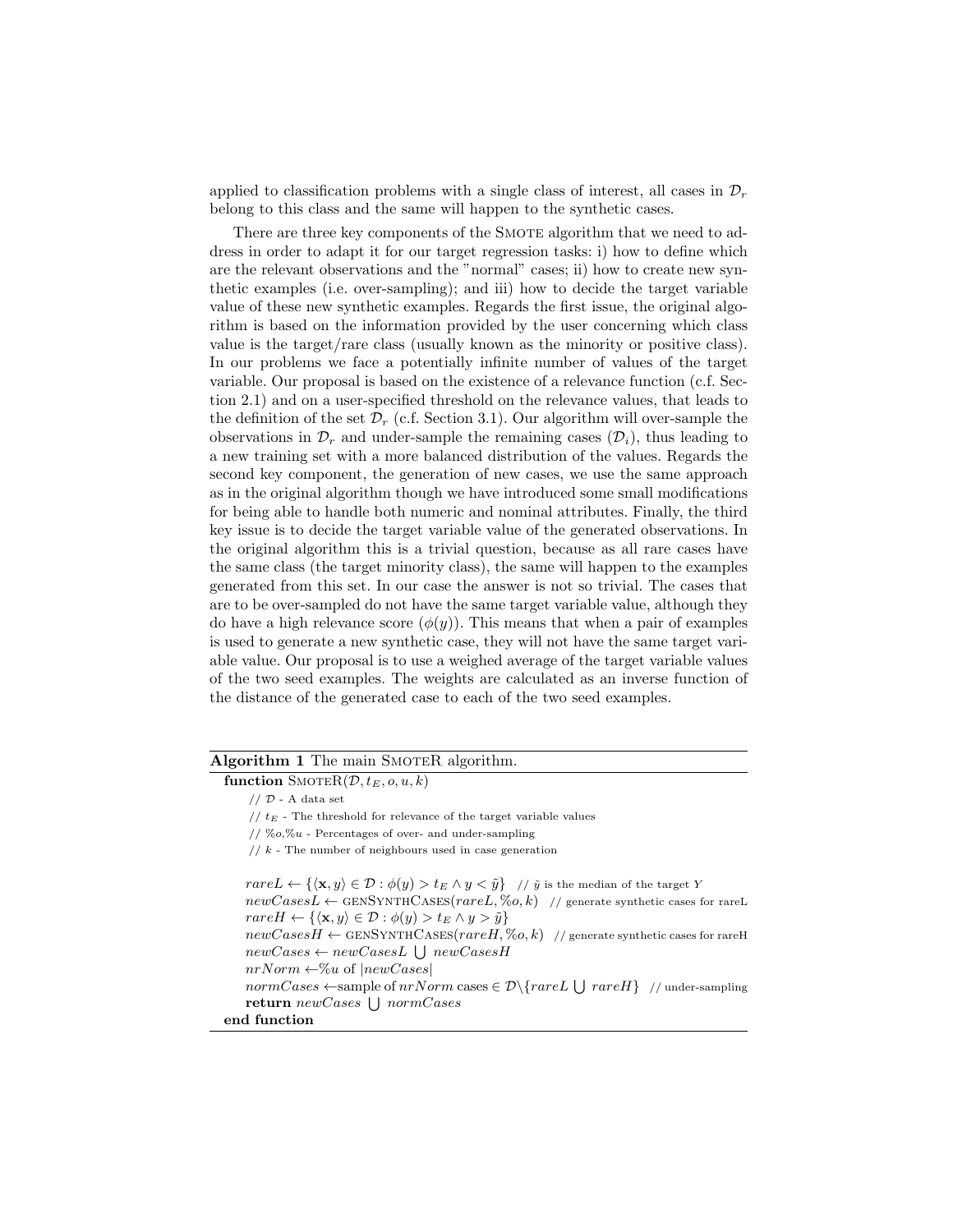#### Algorithm 2 Generating synthetic cases.

```
function GENSYNTHCASES(D, o, k)newCases \leftarrow \{\}ng \leftarrow \% 0/100 // nr. of new cases to generate for each existing case
    for all case \in \mathcal{D} do
        nns ← \text{KNN}(k, case, \mathcal{D}_r \setminus \{case\}) // k-Nearest Neighbours of case
        for i \leftarrow 1 to ng do
             x \leftarrow randomly choose one of the nns
             for all a \in attributes do // Generate attribute values
                 if \text{ISNUMERIC}(a) then
                      diff \leftarrow case[a] - x[a]new[a] \leftarrow case[a] + \text{RANDOM}(0, 1) \times diffelse
                      new[a] \leftarrow randomly select among case[a] and x[a]end if
             end for
             d_1 \leftarrow \text{DIST}(new, case) // Decide the target value
             d_2 \leftarrow \text{DIST}(new, x)new[Target] \leftarrow \frac{d_2 \times case[Target] + d_1 \times x[Target]}{d_1 + d_2}newClasses \leftarrow new Cases \cup \{newS\}end for
    end for
    return newCases
end function
```
Algorithm 1 describes our proposed SMOTER sampling method. The algorithm uses a user-defined threshold  $(t_E)$  of relevance to define the sets  $\mathcal{D}_r$  and  $\mathcal{D}_i$ . Notice that in our target applications we may have two rather different sets of rare cases: the extreme high and low values. This is another difference to the original algorithm. The consequence of this is that the generation of the synthetic examples is also done separately for these two sets. The reason is that although both sets include rare and interesting cases, they are of different type and thus with very different target variable values (extremely high and low values). The other parameters of the algorithm are the percentages of over- and under-sampling, and the number of neighbours to use in the cases generation. The key aspect of this algorithm is the generation of the synthetic cases. This process is described in detail on Algorithm 2. The main differences to the original SMOTE algorithm are: the ability to handle both numeric and nominal variables; and the way the target value for the new cases is generated. Regards the former issue we simply perform a random selection between the values of the two seed cases. A possible alternative could be to use some biased sampling that considers the frequency of occurrence of each of the values within the rare cases. Regards the target value we have used a weighted average between the values of the two seed cases. The weights are decided based on the distance between the new case and these two seed cases. The larger the distance the smaller the weight.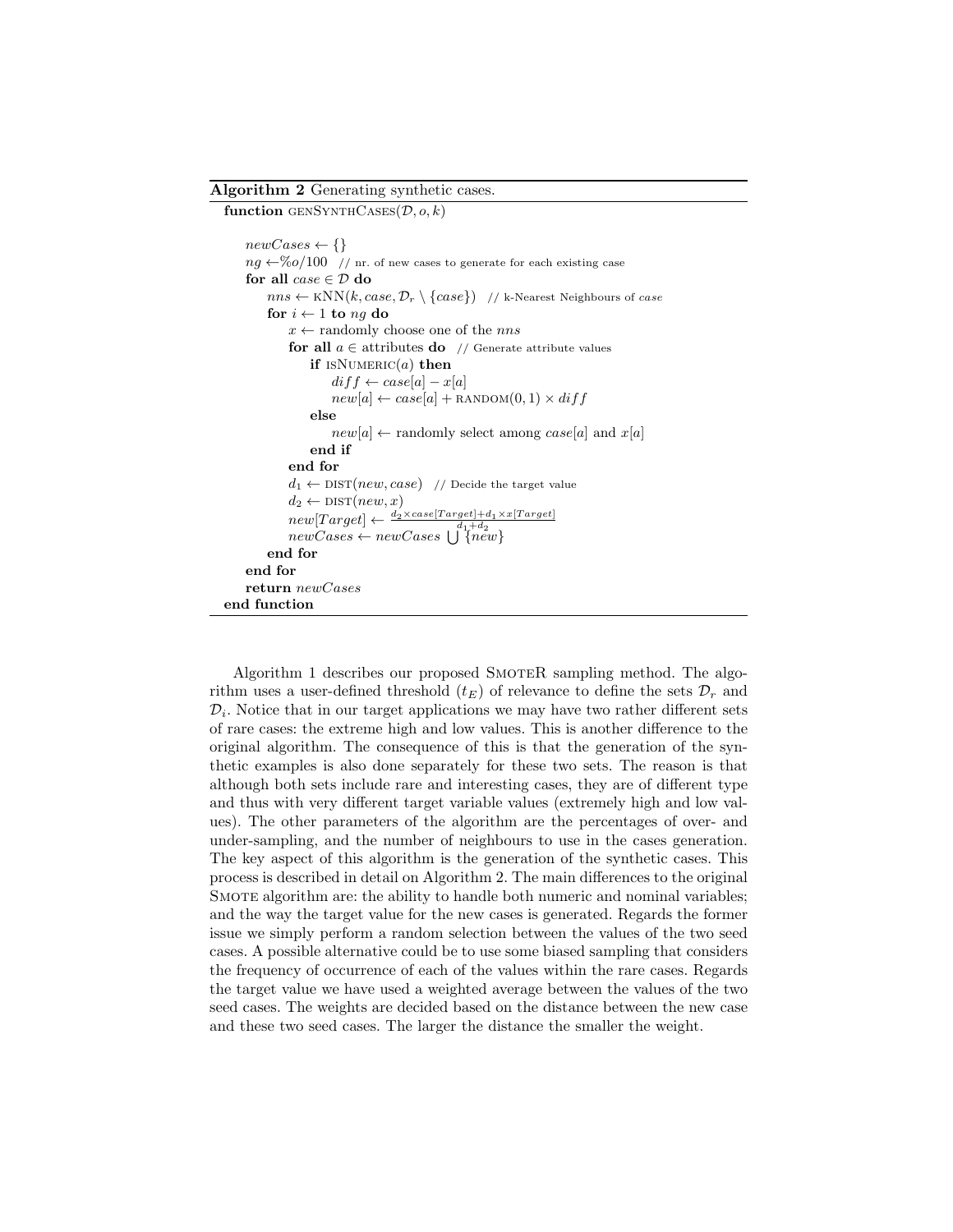R code implementing both the SmoteR method and the under-sampling strategy described in Section 3.1 is freely provided at http://www.dcc.fc.up. pt/~ltorgo/EPIA2013. This URL also includes all code and data sets necessary to replicate the experiments in the paper.

## 4 Experimental Evaluation

The goal of our experiments is to test the effectiveness of our proposed sampling approaches at predicting rare extreme values of a continuous target variable. For this purpose we have selected 17 regression data sets that can be obtained at the URL mentioned previously. Table 1 shows the main characteristics of these data sets. For each of these data sets we have obtained a relevance function using the automatic method proposed by Ribeiro [10]. The result of this method are relevance functions that assign higher relevance to high and low rare extreme values, which are the target of the work in this paper. As it can be seen from the data in Table 1 this results in an average of around 10% of the available cases having a rare extreme value for most data sets.

In order to avoid any algorithm-dependent bias distorting our results, we have carried out our comparisons using a diverse set of standard regression algorithms. Moreover, for each algorithm we have considered several parameter variants. Table 2 summarizes the learning algorithms that were used and also the respective parameter variants. To ensure easy replication of our work we have used the implementations available in the free open source R environment, which is also the infrastructure used to implement our proposed sampling methods.

Each of the 20 learning approaches  $(8 \text{ MARS variants} + 6 \text{ SVM variants})$ + 6 Random Forest variants), were applied to each of the 17 regression problems using 7 different sampling approaches. Sampling comprises the following approaches: i) carrying out no sampling at all (i.e. use the data set with the original imbalance); ii) 4 variants of our SMOTER method; and iii) 2 variants of under-sampling. The four SmoteR variants used 5 nearest neighbours for case generation, a relevance threshold of 0.75 and all combinations of {200, 300}% and  $\{200, 500\}\%$  for percentages of under- and over-sampling, respectively (c.f. Algorithm 1). The two under-sampling variants used  $\{200, 300\}\%$  for percentage of under-sampling and the same 0.75 relevance threshold. Our goal was to compare the 6 (4 SMOTER  $+$  2 under-sampling) sampling approaches against the default of using the given data, using 20 learning approaches and 17 data sets.

All alternatives we have described were evaluated according to the F-measure with  $\beta = 1$ , which means that the same importance was given to both precision and recall scores that were calculated using the set-up described in Section 2.2. The values of the F-measure were estimated by means of 3 repetitions of a 10 fold cross validation process and the statistical significance of the observed paired differences was measured using the non-parametric Wilcoxon paired test.

Table 3 summarizes the results of the paired comparison of each of the 6 sampling variants against the baseline of using the given imbalanced data set. Each sampling strategy was compared against the baseline 340 times (20 learning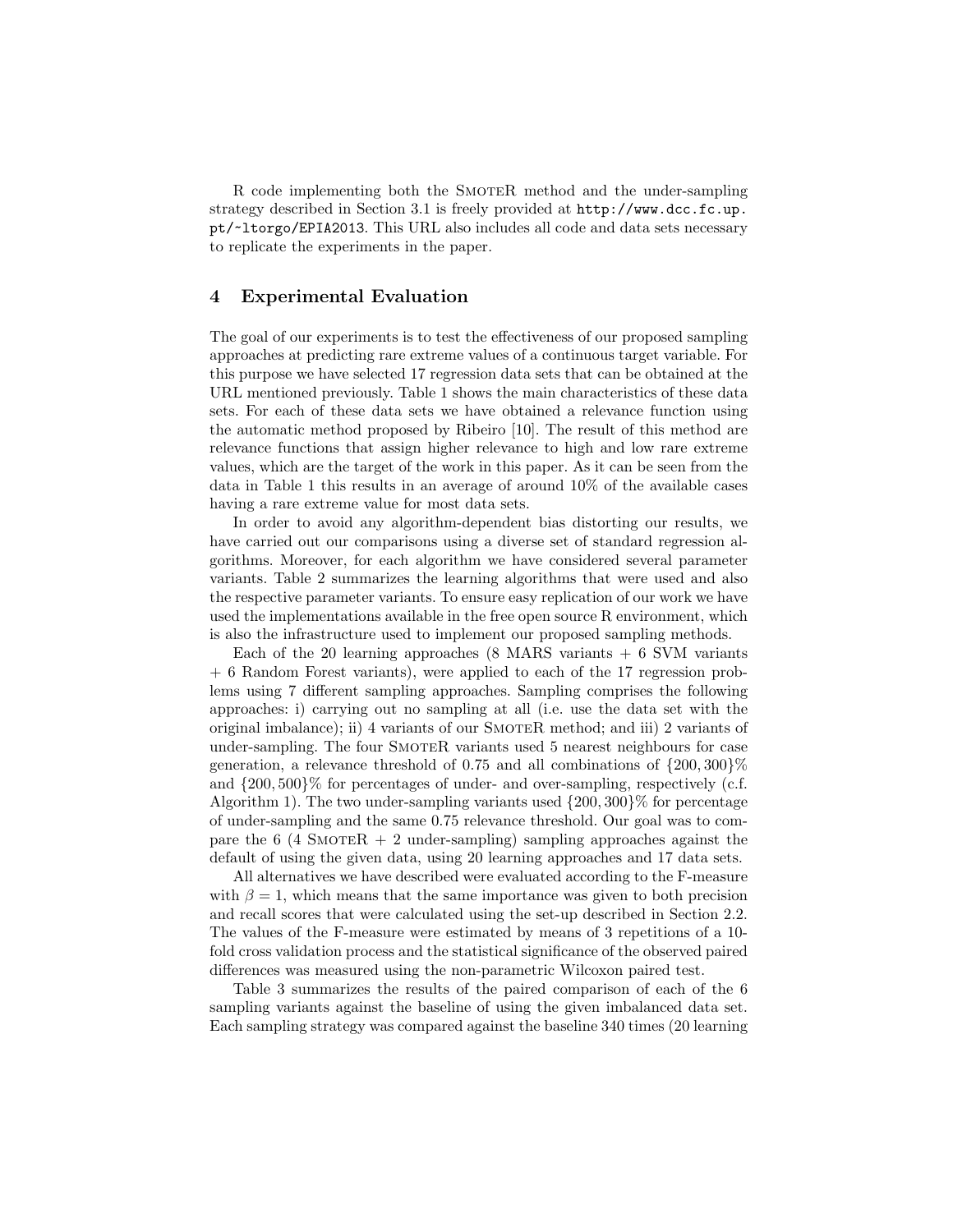| Data Set       | N       |     |       | <i>p</i> nRare %Rare Data Set | $\boldsymbol{N}$ |    |      | $p \; nR$ are %Rare |
|----------------|---------|-----|-------|-------------------------------|------------------|----|------|---------------------|
| a1             | 198 12  | 31  |       | $0.157$ dAiler                | 7129             | 6  | 450  | 0.063               |
| a2             | 198 12  | 24  |       | $0.121$ availPwr              | 1802 16          |    | 169  | 0.094               |
| a3             | 198 12  | 34  |       | $0.172$ bank $8FM$            | 4499             | -9 | 339  | 0.075               |
| a4             | 198 12  | 34  |       | $0.172$ cpuSm                 | 8192 13          |    | 755  | 0.092               |
| a <sub>5</sub> | 198 12  | 22  |       | $0.111$ dElev                 | 9517 7           |    | 1109 | 0.116               |
| a <sub>6</sub> | 198 12  | 33  |       | $0.167$ fuelCons              | 1764 38          |    | 200  | 0.113               |
| a7             | 198 12  | 27  |       | $0.136$ boston                | 506 14           |    | 69   | 0.136               |
| Abalone        | 4177 9  | 679 |       | $0.163$ maxTorque 1802 33     |                  |    | 158  | 0.088               |
| Accel          | 1732 15 | 102 | 0.059 |                               |                  |    |      |                     |

Table 1: Used data sets and characteristics  $(N: n.$  of cases;  $p: n.$  of predictors; *nRare*: n. cases with  $\phi(Y) > 0.75$ ; %Rare: *nRare*/*N*).

| Learner     | Parameter Variants                                                           | R package         |
|-------------|------------------------------------------------------------------------------|-------------------|
| <b>MARS</b> | $nk = \{10, 17\}, degree = \{1, 2\}, threshold = \{0.01, 0.001\}$ earth [13] |                   |
| <b>SVM</b>  | $cost = \{10, 150, 300\}, gamma = \{0.01, 0.001\}$                           | $e1071$ [14]      |
|             | Random Forest $mtry = \{5, 7\}$ , $ntree = \{500, 750, 1500\}$               | randomForest [15] |

Table 2: Regression algorithms and parameter variants, and the respective R packages.

|         | Sampling Strat. Win $(99\%)$ Win $(95\%)$ Loss $(99\%)$ Loss $(95\%)$ Insignif. Diff. |    |              |     |
|---------|---------------------------------------------------------------------------------------|----|--------------|-----|
| S.02.u2 | 164                                                                                   | 32 | Ð            | 99  |
| S.05.u2 | 152                                                                                   | 38 | 5            | 110 |
| S.02.u3 | 155                                                                                   | 41 |              | 101 |
| S.05.u3 | 146                                                                                   | 41 | <sub>5</sub> | 110 |
| U.2     | 136                                                                                   | 39 | h            | 121 |
| U.3     | 123                                                                                   |    | .,           | 130 |

Table 3: Summary of the paired comparisons to the no sampling baseline (S - SMOTER ; U - under-sampling; ox -  $x \times 100\%$  over-sampling; ux -  $x \times 100\%$ under-sampling).

variants times 17 data sets). For each paired comparison we check the statistical significance of the difference in the average F score obtained with the respective sampling approach and with the baseline. These averages were estimated using  $a \ 3 \times 10$ -fold CV process. We counted the number of significant wins and losses of each of the 6 sampling variants on these 340 paired comparisons using two significance levels (99% and 95%).

The results of Table 3 show clear evidence for the advantage that sampling approaches provide, when the task is to predict rare extreme values of a continuous target variable. In effect, we can observe an overwhelming advantage in terms of number of statistically significant wins over the alternative of using the data set as given (i.e. no sampling). For instance, the particular configuration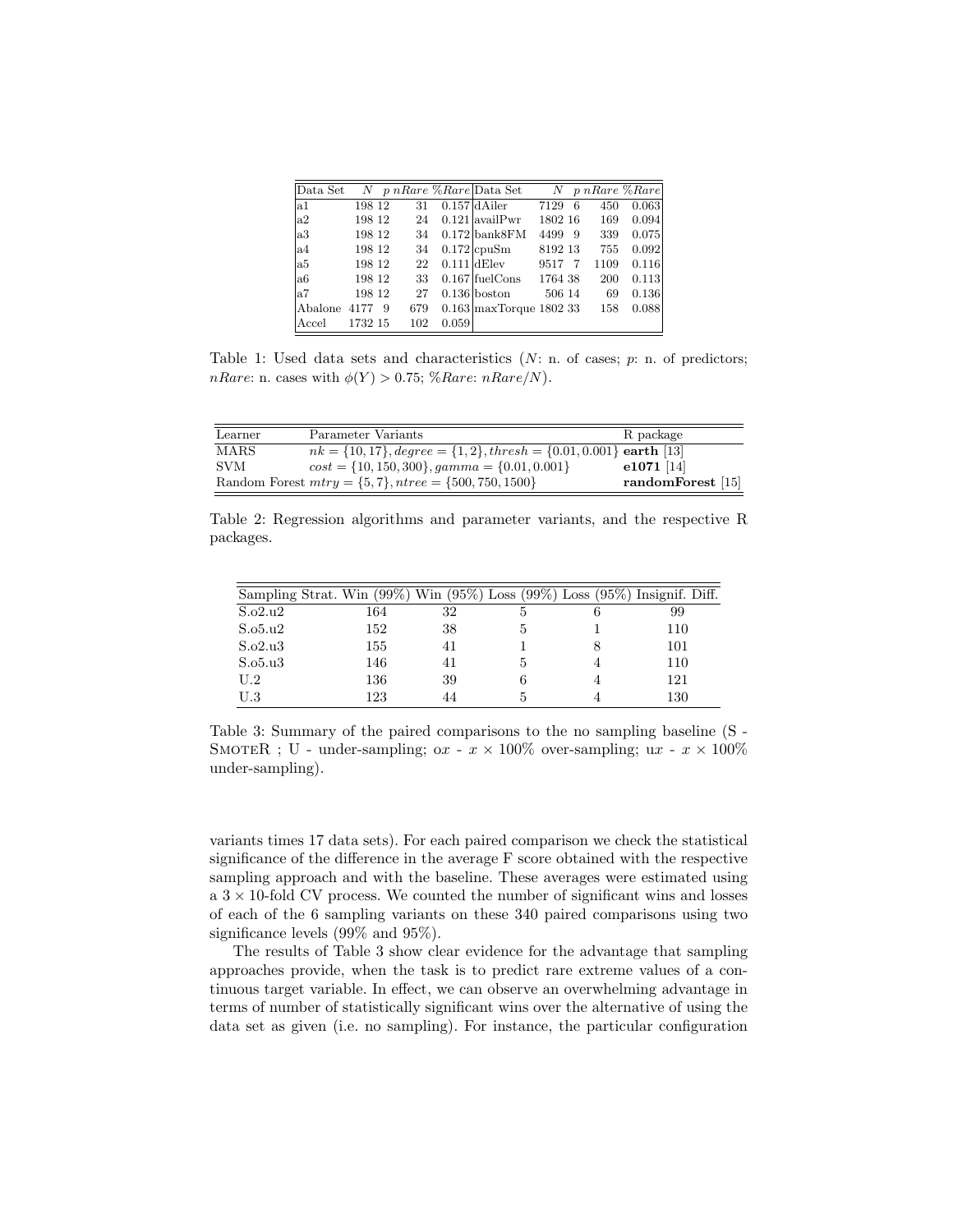of using 200% over-sampling and 200% under-sampling was significantly better than the alternative of using the given data set on 57.6% of the 340 considered situations, while only on 3.2% of the cases sampling actually lead to a significantly worst model. The results also reveal that a slightly better outcome is obtained by the SmoteR approaches with respect to the alternative of simply under-sampling the most frequent values.

Figure 1 shows the best scores obtained with any of the sampling and nosampling variants that were considered for each of the 17 data sets. As it can be seen, with few exceptions it is clear that the best score is obtained with some sampling variant. As expected the advantages decrease as the score of the baseline no-sampling approach increases, as it is more difficult to improve on results that are already good. Moreover, we should also mention that in our experiments we have considered only a few of the possible parameter variants of the two sampling approaches (4 in SMOTER and 2 with under-sampling).



Fig. 1: Best Scores obtained with sampling and no-sampling.

## 5 Conclusions

This paper has presented a general approach to tackle the problem of forecasting rare extreme values of a continuous target variable using standard regression tools. The key advantage of the described sampling approaches is their simplicity. They allow the use of standard out-of-the-box regression tools on these particular regression tasks by simply manipulating the available training data.

The key contributions of this paper are : i) showing that sampling approaches can be successfully applied to this type of regression tasks; and ii) adapting one of the most successful sampling methods (Smote ) to regression tasks.

The large set of experiments we have carried out on a diverse set of problems and using rather different learning algorithms, highlights the advantages of our